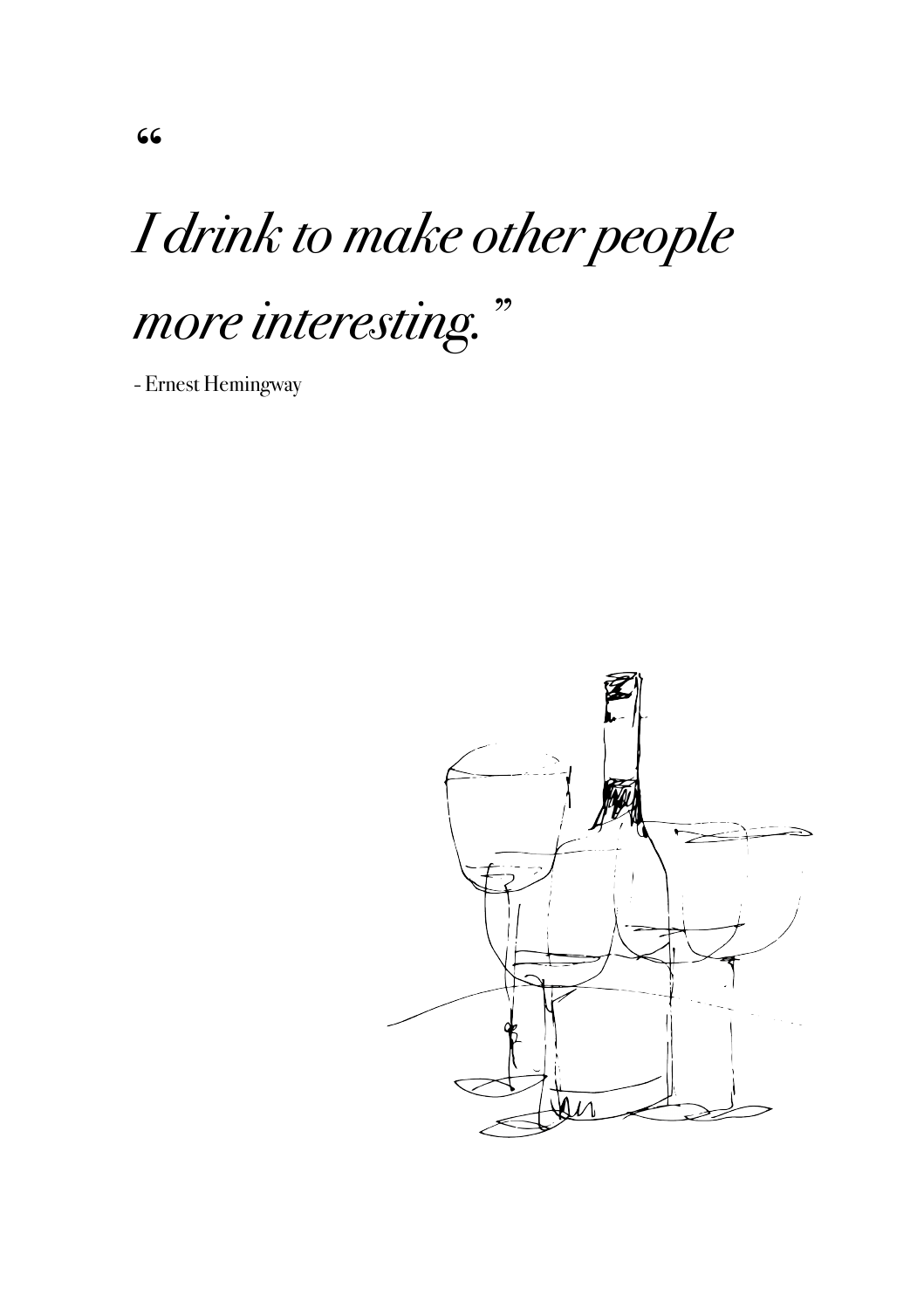# Cocktails, Sherries & Aperitifs

| Sour cherry G&T                     | 14 |
|-------------------------------------|----|
| Gin, sour cherry & fever tree tonic |    |
| Citron Kamikaze                     | 17 |
| Vodka, lime & triple sec            |    |
| Negroni                             | 19 |
| Gin, campari & vermouth             |    |
| Flo's Espresso Martini              | 21 |
| Vodka, kahlua & coffee supreme      |    |
| Cherry Blossom                      | 22 |
| Gin, lillet & sour cherry           |    |
| Lillet on ice                       | 11 |
| Lillet & lemon                      |    |
| Amaro Montenegro & Tonic            | 16 |
| Amaro Montenegro & fever tree tonic |    |
| Tio Pepe Palomino Fino              | 11 |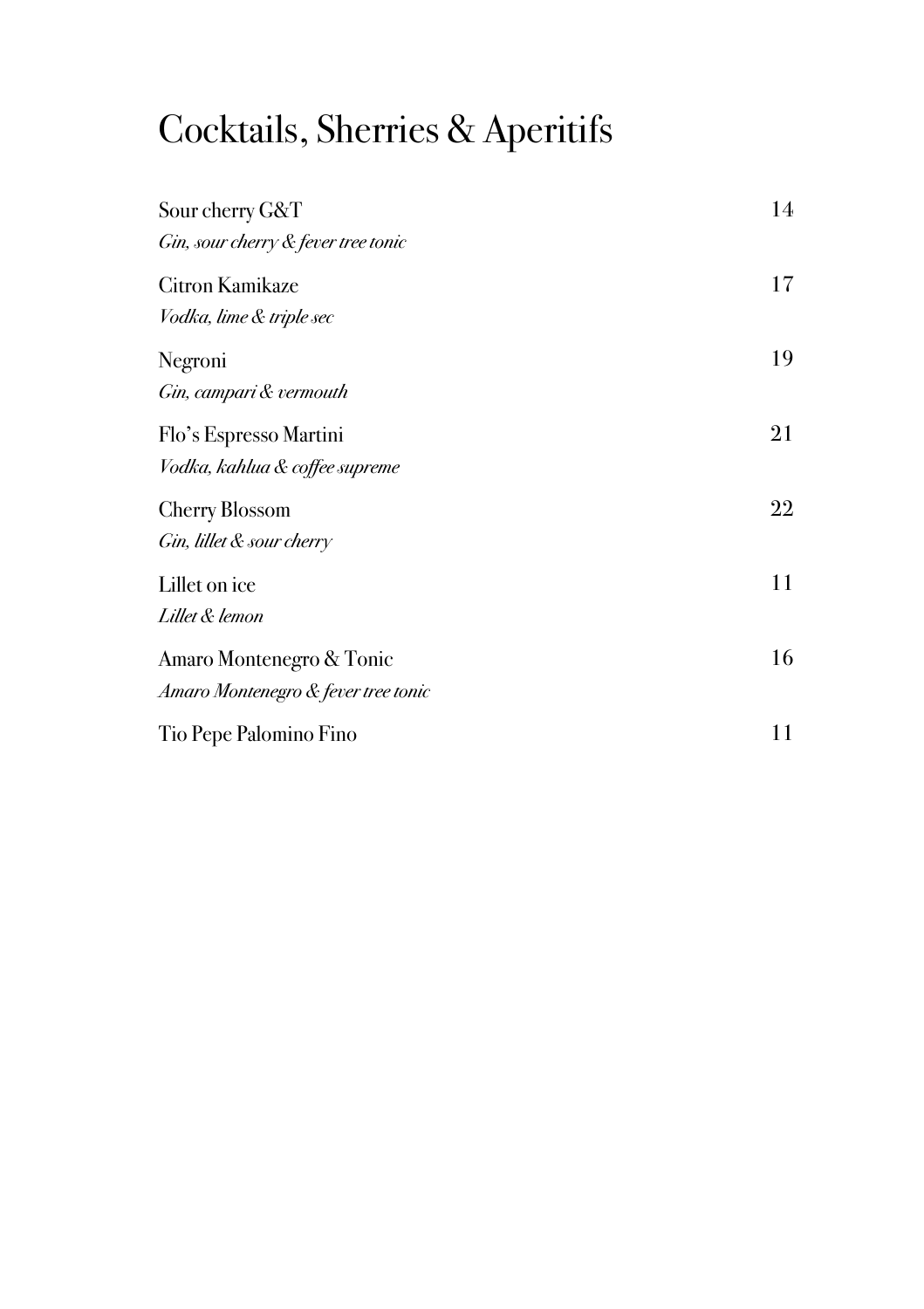#### Beers & Cider

| Urbanaut Juno Hazy Pale Ale<br>2.5%, Kingsland                         | 10 |
|------------------------------------------------------------------------|----|
| Mean Doses Mean Cerveza Lager<br>5%, Te Aro                            | 12 |
| Double Vision Repeat Offender Pilsner<br>5.1%, Miramar                 | 12 |
| McLeods Paradise Pale Ale<br>5.5%, Waipu                               | 13 |
| Parrot dog Yellowhammer Hazy Pale Ale<br>4.8%, Lyall Bay               | 12 |
| Double Vision <i>Pooch Juice</i> Hazy Indian Pale Ale<br>6.3%, Miramar | 19 |
| Double Vision Tiny Mammoth Hazy Indian Pale Ale<br>3.8%, Miramar       | 12 |
| Mean Doses <i>Banana Boss</i> Hefeweizen<br>5.7%, Te Aro               | 19 |
| Kereru For Great Justice Coconut Porter<br>4.5%, Upper Hutt            | 13 |
| Hallertau <i>Granny Smith</i> Cider<br>5.1%, Riverhead                 | 12 |
| Abel Methode Cider<br>7%, Tasman                                       | 19 |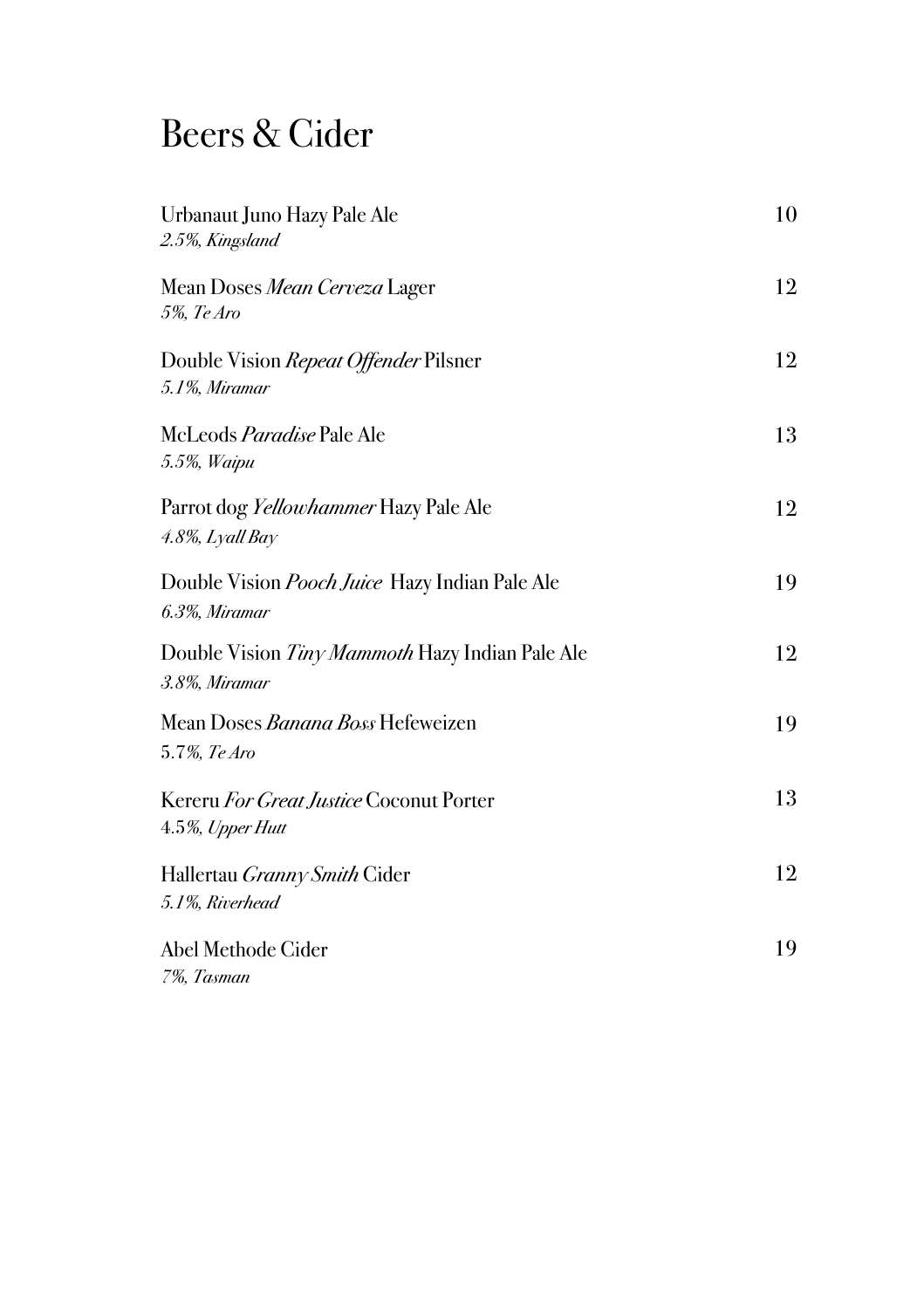# Champagne & Sparkling Wine

| Pol Roger<br>NV, Epernay - France                                 | 165    |
|-------------------------------------------------------------------|--------|
| Laurent Perrier <i>La Cuvée</i><br>NV, Tours sur Mame - France    | 25/155 |
| Champagne Lacourte-Godbillon Premier Cru<br>2016, Ecueil - France | 255    |
| Col de Salici Prosecco<br>NV, Valdobbiadene - Italy               | 12/60  |
| Monte delle Vigne Lambrusco<br>NV, Emilia-Romagna - Italy         | 71     |
| Huia Blanc de Blancs<br>2017, Marlborough                         | 15/75  |
| Nautilus Estate Vintage Rosé<br>2017, Marlborough                 | 18/97  |

# Pinks & Orange

| Man O'War <i>Pinque</i> Rosé                    | 14/67 |
|-------------------------------------------------|-------|
| 2021, Waiheke Island                            |       |
| Chateau Roubine <i>La Vie En Rose</i> Rosé      | 17/84 |
| 2020, Cotes de Provence - France                |       |
| Pyramid Valley Orange Pinot Gris/Muscat/Gewurtz | 79    |
| 2020, North Canterbury                          |       |
| Monastero <i>Coenobium</i> Bianco Lazio         | 87    |
| 2018, Lazio - Italy                             |       |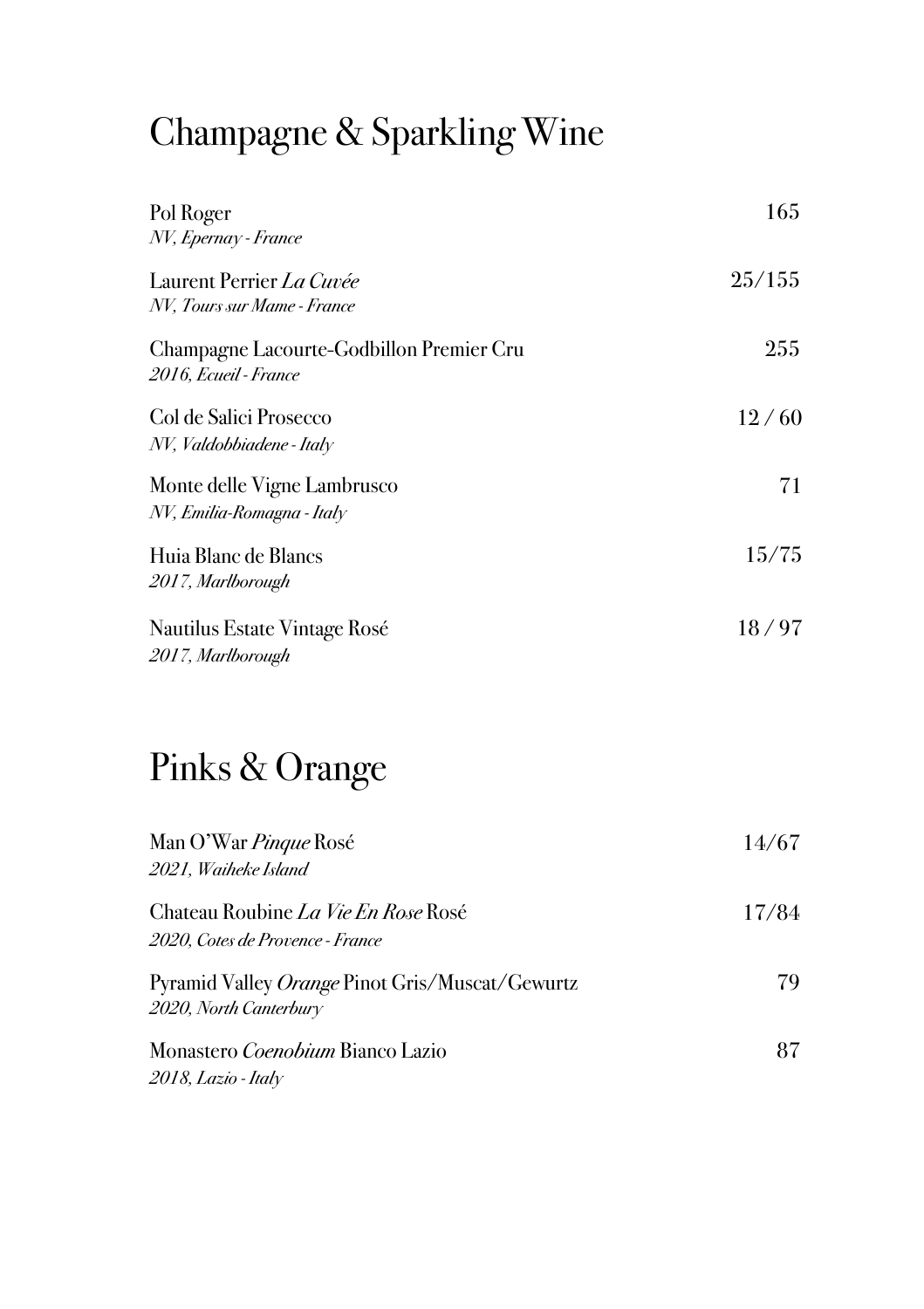#### Sauvignon Blanc

| Blank Canvas Sauvignon Blanc                         | 14/69 |
|------------------------------------------------------|-------|
| 2021, Marlborough                                    |       |
| Pyramid Valley Sauvignon +<br>2019, North Canterbury | 75    |
| Seresin <i>Marama</i> Sauvignon Blanc                | 16/79 |
| 2014, Marlborough                                    |       |

#### Pinot Gris & Friends

| Greystone Organic Pinot Gris<br>2020, North Canterbury                      | 14/69 |
|-----------------------------------------------------------------------------|-------|
| Allegrini Pinot Grigio<br>2019, Veneto - Italy                              | 55    |
| Domaines Schlumberger Pinot Gris<br>2017, Alsace - France                   | 71    |
| Kelly Washington Pinot Blanc<br>2019, Marlborough                           | 83    |
| Bott Geyl Points Cardinaux Métiss Blanc/Gris Blend<br>2016, Alsace - France | 89    |
| Dry River Pinot Gris<br>2018, Martinborough                                 | 125   |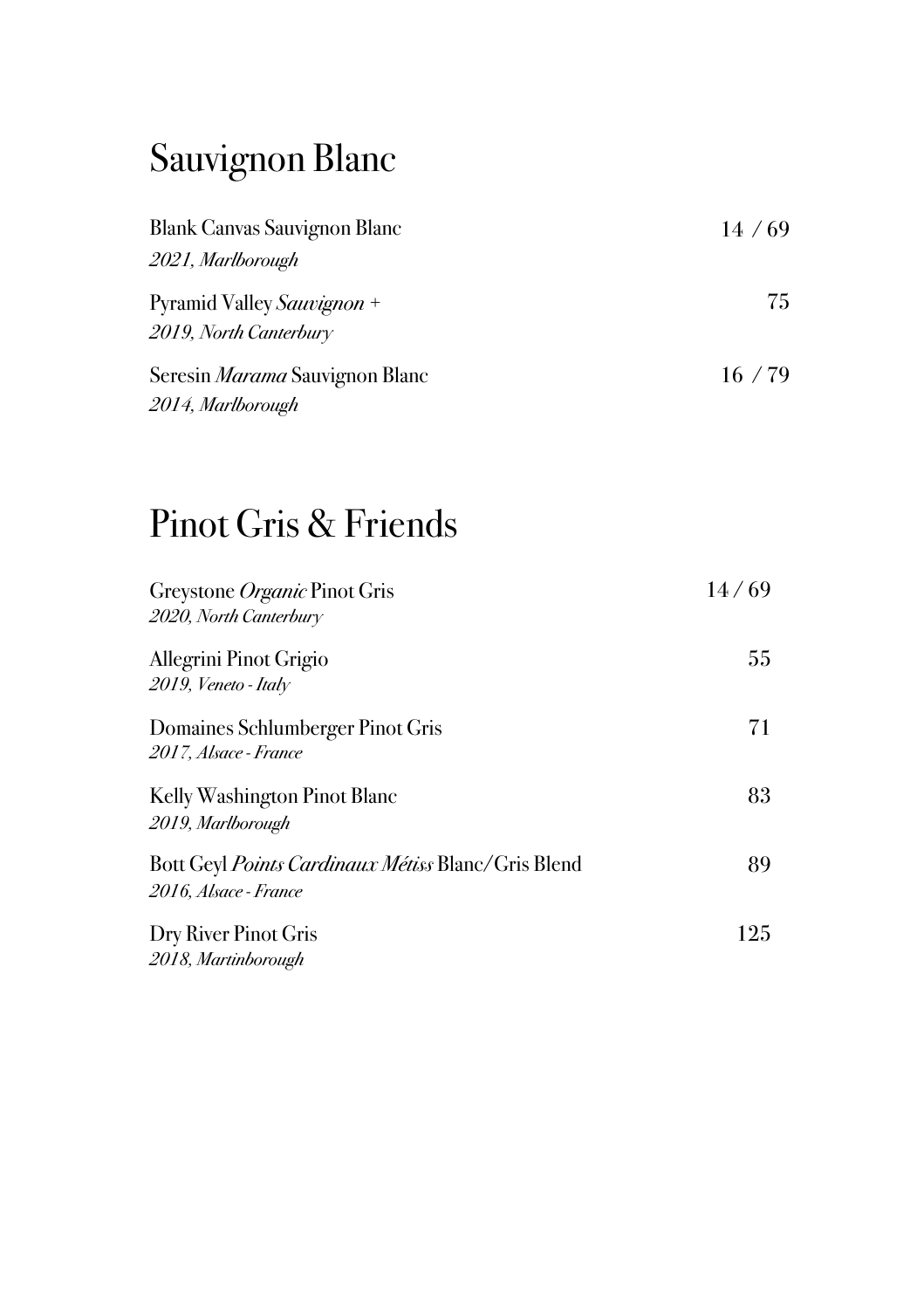## Chardonnay & Aligoté

| Domaine Race Chablis<br>2020, Chablis - France                       | 17/84  |
|----------------------------------------------------------------------|--------|
| Thomas Pico Vent d'Ange Chablis<br>2017, Chablis - France            | 155    |
| Felton Road <i>Block 6</i> Chardonnay<br>2020, Central Otago         | 143    |
| <b>Black Estate <i>Home</i></b> Chardonnay<br>2020, North Canterbury | 147    |
| Odyssey Reserve - <i>Illiad</i> Chardonnay<br>2021, Gisborne         | 16/79  |
| Neudorf Tiritiri Chardonnay<br>2019, Nelson                          | 71     |
| Greywacke Chardonnay<br>2018, Marlborough                            | 91     |
| Domaine de Villaine Aligoté<br>2019, Burgundy - France               | 87     |
| Te Mata Elston Chardonnay<br>2019, Hawke's Bay                       | 18/90  |
| Man O War <i>Valhalla</i> Chardonnay<br>2019, Waiheke Island         | 117    |
| Pegasus Bay Chardonnay<br>2019, Waipara                              | 21/105 |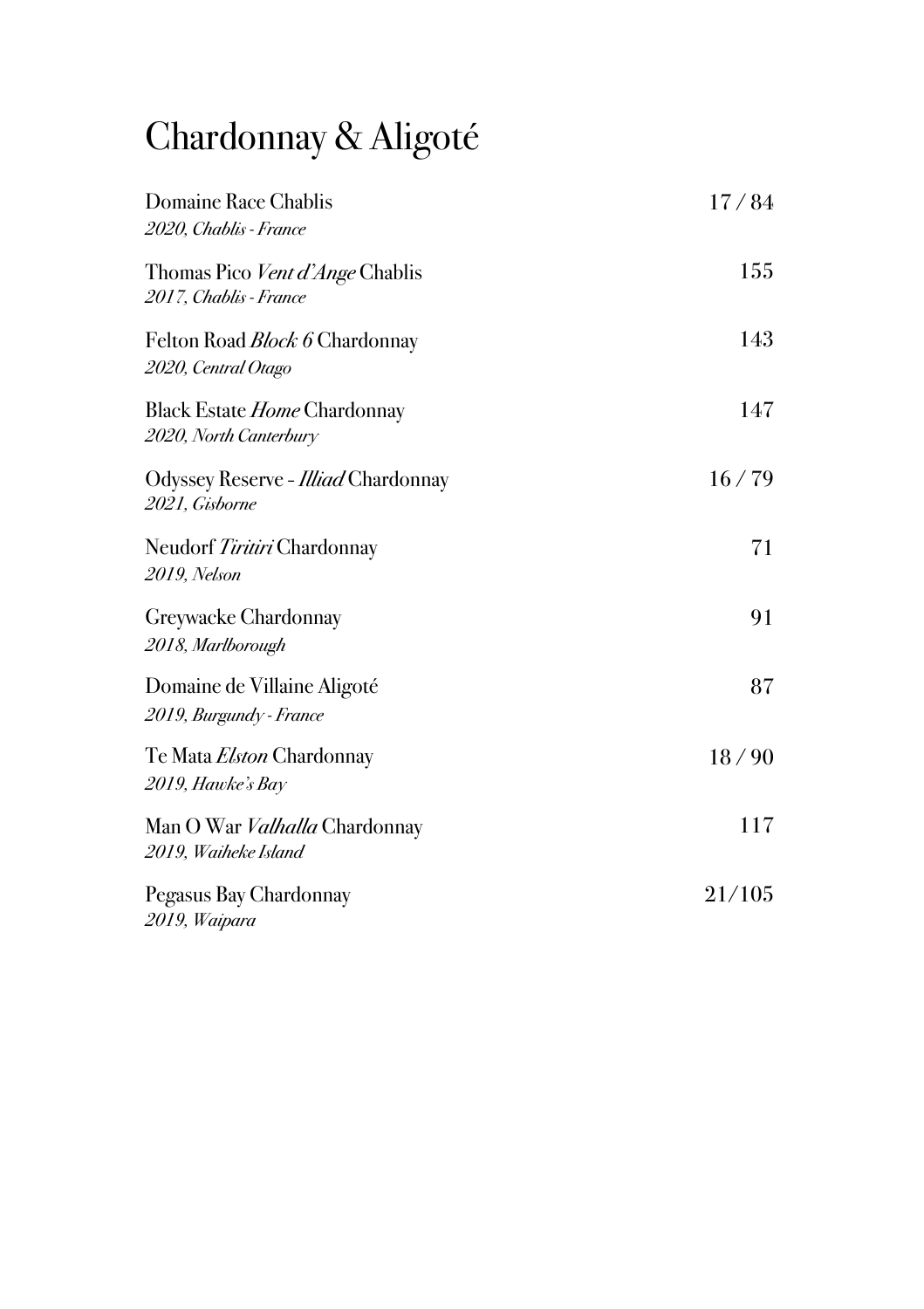## Riesling & Other Aromatics

| Rippon <i>Jeunesse</i> Young Vine Riesling<br>2020, Wanaka                      | 17/84 |  |
|---------------------------------------------------------------------------------|-------|--|
| Domaine Schlumberger <i>Les Princes Abbés</i> Riesling<br>2014, Alsace - France | 75    |  |
| Misha's Vineyard Gewurtztraminer<br>2019, Central Otago                         | 13/64 |  |

#### Interesting Whites

| Jenny Dobson Fiano<br>2018, Hawkes Bay                            | 69    |
|-------------------------------------------------------------------|-------|
| Casa D'Ambra Ischia Bianco<br>2019, Campania - Italy              | 14/69 |
| Deep Down Arneis<br>2020, Marlborough                             | 79    |
| Smith & Sheth CRU Heretaunga Albariño<br>2020, Hawke's Bay        | 69    |
| Marc Bredif <i>Classic</i> Vouvray<br>2019, Loire Valley - France | 15/75 |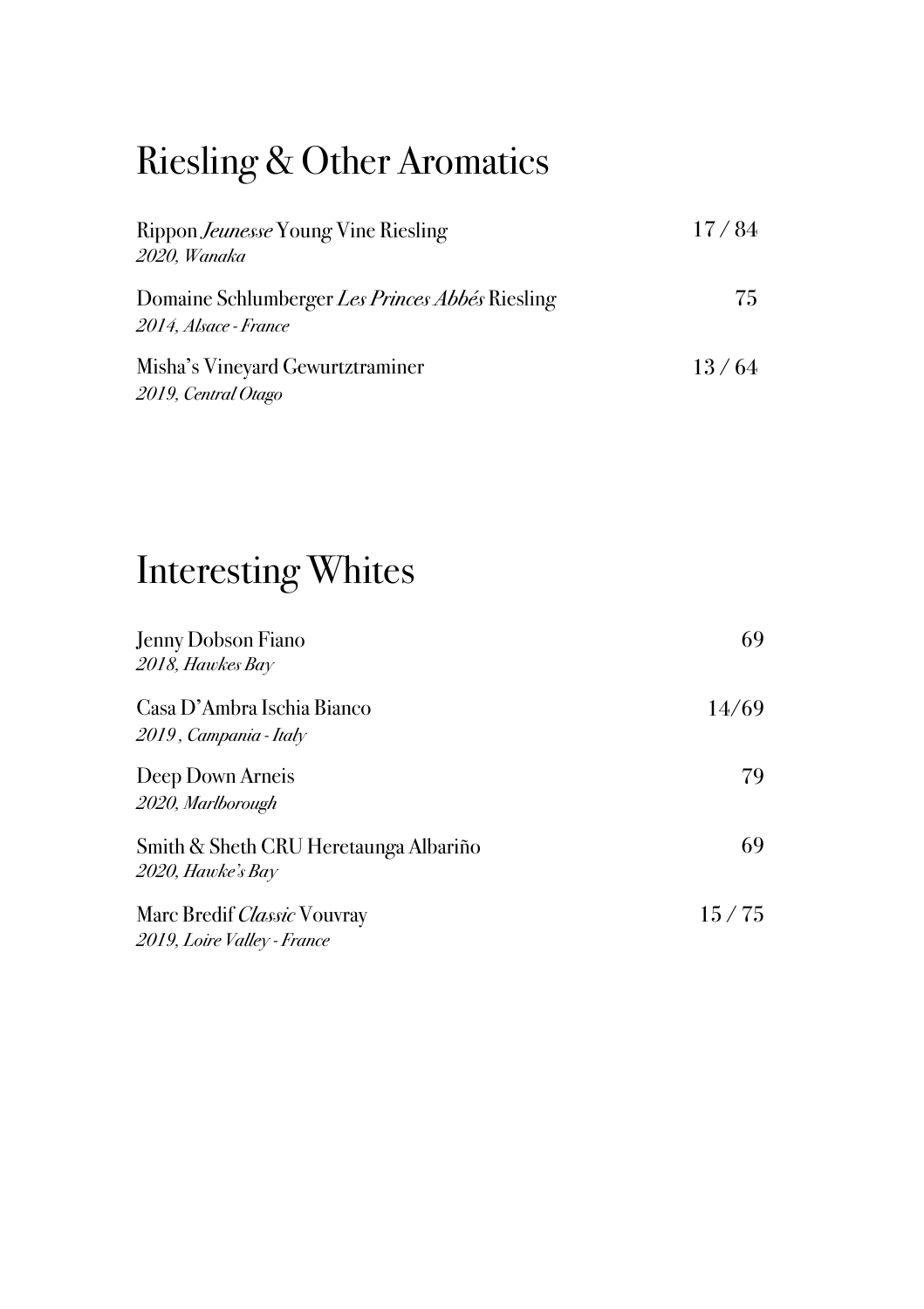## Pinot Noir & Beaujolais

| Natural State Pinot Noir ( <i>served chilled)</i><br>2020, Marlborough         | 79     |
|--------------------------------------------------------------------------------|--------|
| Ambroise Coteaux Bourguignons Pinot Noir<br>2019, Beaujolais - France          | 84     |
| Chermette Trois Roches Moulin-á-Vent Gamay<br>2018, Beaujolais - France        | 105    |
| Dicey Bannockburn Gamay<br>2020, Central Otago                                 | 89     |
| Seresin <i>Leah</i> Pinot Noir<br>2017, Marlborough                            | 70     |
| <b>Pyramid Valley Pinot Noir</b><br>2019, North Canterbury                     | 95     |
| Greystone Nor'Wester Pinot Noir<br>2018, Waipara                               | 17/84  |
| <b>Burn Cottage Pinot Noir</b><br>2018, Bannockburn - Central Otago            | 121    |
| Valli Bannockburn Pinot Noir<br>2019, Bannockburn - Central Otago              | 23/115 |
| Ata Rangi Pinot Noir<br>2017, Martinborough                                    | 147    |
| Felton Rd <i>Cornish Point</i> Pinot Noir<br>2016, Bannockburn - Central Otago | 171    |
| Domaine Arnoux Chorey-les-Beaune<br>2016, Burgundy - France                    | 105    |
| Rippon Mature Vine Pinot Noir<br>2012, Central Otago                           | 205    |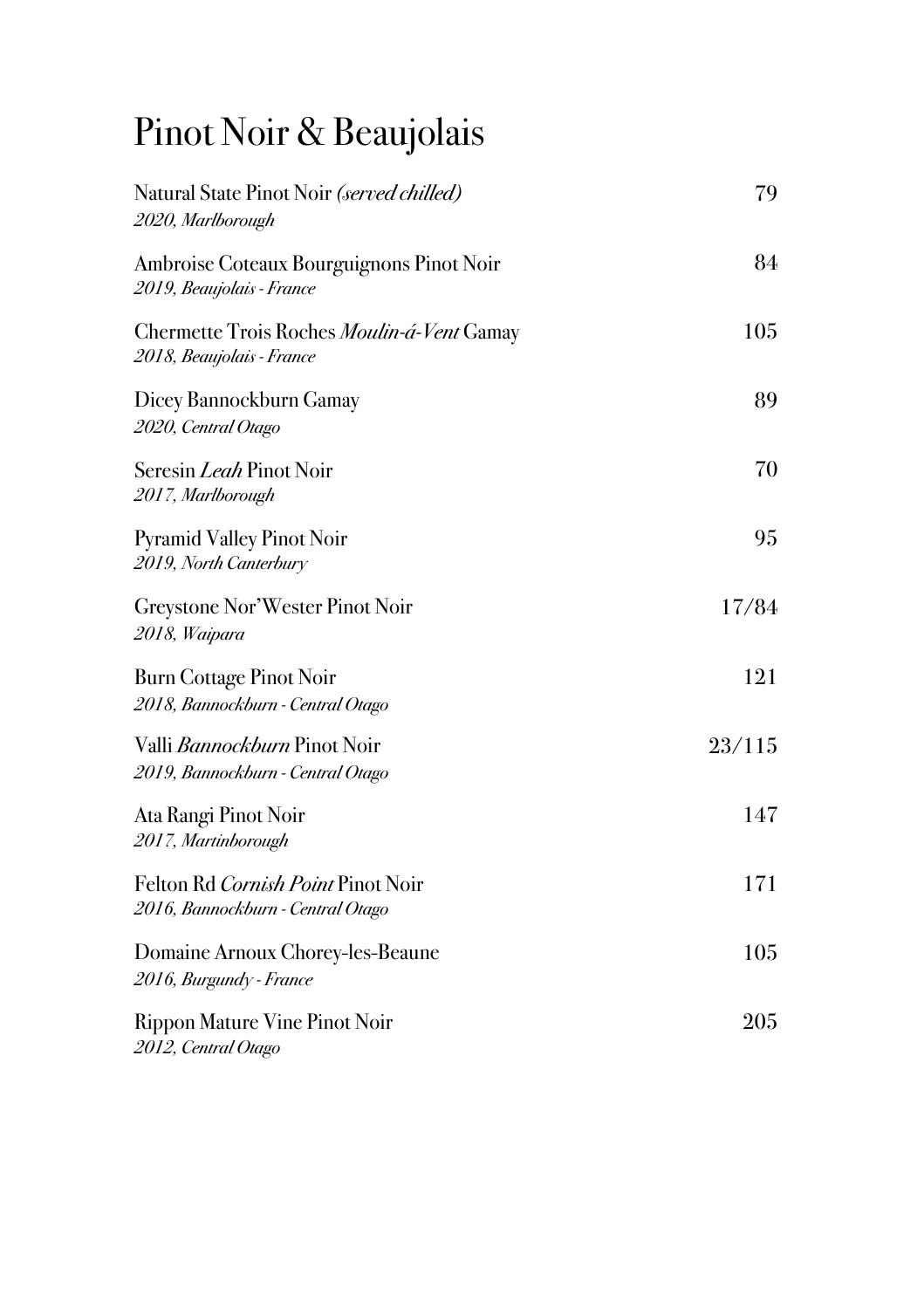#### Syrah, Grenache & Friends

| Peninsula Vinicultores Garnacha<br>2018, Madrid - Spain                          | 54    |
|----------------------------------------------------------------------------------|-------|
| Pierre Usseglio L'Unique Grenache/Syrah<br>2020, Rhone - France                  | 69    |
| Lunar Apoge Côtes du Rhone Grenache/Syrah<br>2019, Roquemaure - France           | 14/69 |
| Sam Harrop Grand Amateur The Gentleman Syrah<br>2019, Hawkes Bay                 | 84    |
| Man O War <i>Dreadnought</i> Syrah<br>2018, Waiheke Island                       | 117   |
| Teusner <i>The Riebke</i> Shiraz<br>2019, Barossa - Australia                    | 15/75 |
| Savage Follow The Line Cinsault Grenache/Syrah<br>2015, Cape Town - South Africa | 105   |

#### Cabernet, Merlot & Friends

| Craggy Range Te Kahu Merlot Cabernet<br>2019, Hawke's Bay                   | 79    |
|-----------------------------------------------------------------------------|-------|
| Cantine Pasqua Cabernet Sauvignon<br>2016, Venteo - Italy                   | 97    |
| Te Mata <i>Awatea</i> Cabernet Merlot<br>2019, Hawke's Bay                  | 17/84 |
| Te Mata Coleraine<br>2014, Hawke's Bay                                      | 195   |
| Clearview <i>Old Olive Block</i> Cabernet Merlot/Franc<br>2019, Hawke's Bay | 107   |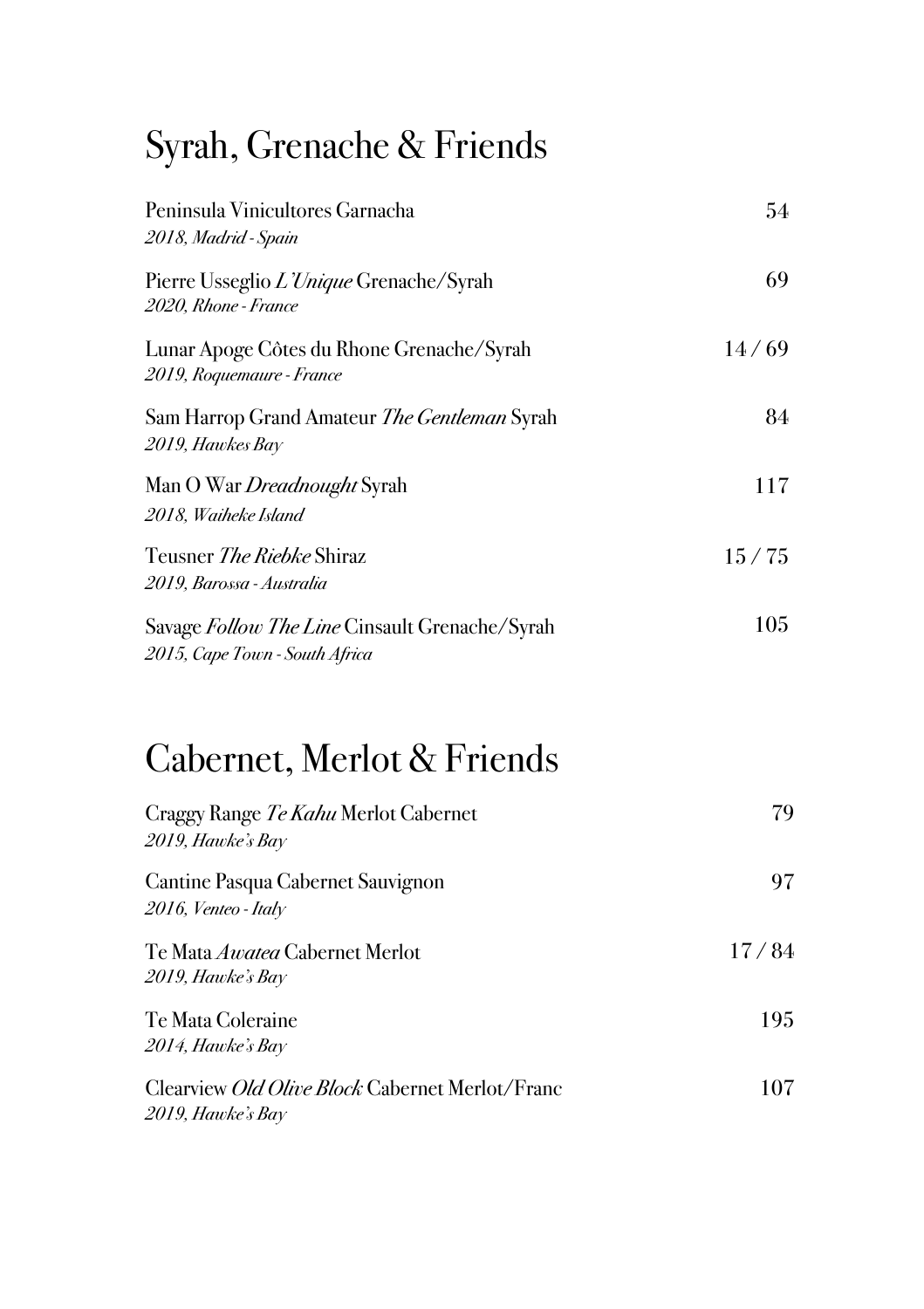# Interesting Reds

| Prunotto - Barbera d'Asti Fiulot<br>2018, Piedmont - Italy                        | 67    |
|-----------------------------------------------------------------------------------|-------|
| Sierra Cantabria Rioja Tempranillo<br>2019, Rioja - Spain                         | 15/75 |
| Castello di Verduno Barolo Massara<br>2015, Piedmont - Italy                      | 281   |
| Bisci Villa Castiglioni Sangiovese<br>2015, Marche - Italy                        | 75    |
| I Vigneri Etna Rosso Nerello Mascalese<br>2018, Mt Etna - Italy                   | 147   |
| Argiolas Cardanera Carignan<br>2019, Sardinia - Italy                             | 75    |
| Leone de Castris Salice Salento Negroamaro<br>2017, Puglia - Italy                | 67    |
| Marietta Old Vine Red Zinfandel<br>NV, California - USA                           | 15/75 |
| Pinino Rosso Di Montalcino Sangiovese<br>2012, Montalcino - Italy                 | 87    |
| Mastro Berardino Taurisi Reserva DOCG<br>2015, Campania-Italy                     | 217   |
| Vina Tondonia Rioja Riserva<br>2006, Rioja - Spain                                | 145   |
| Savage <i>Are We There Yet</i> Touriga Nacional<br>2017, Cape Town - South Africa | 121   |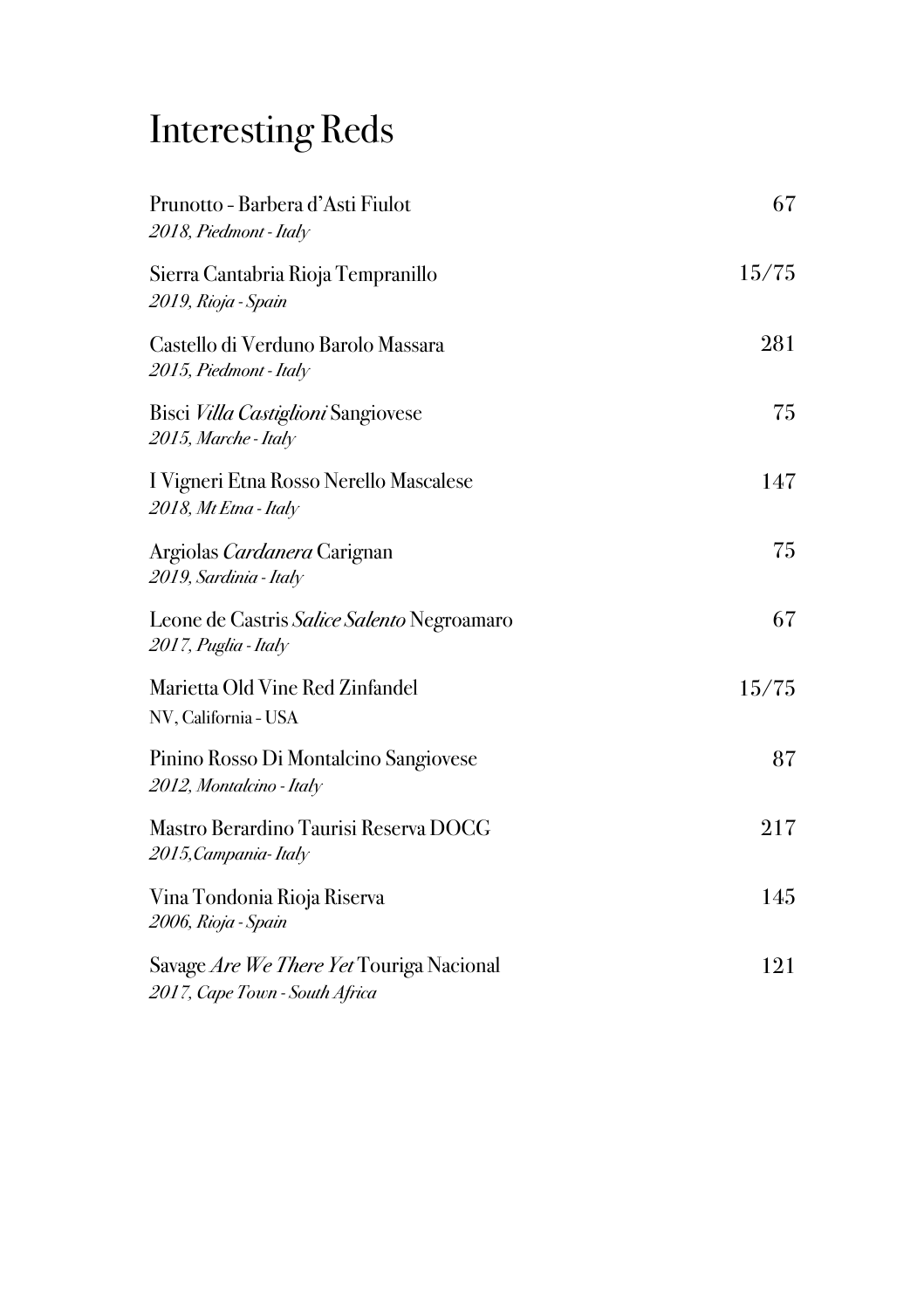#### Sweet

| 2018, Marlborough           | Seresin Late Harvest Riesling                            | 69     |
|-----------------------------|----------------------------------------------------------|--------|
| 2020, Central Otago         | Wooing Tree <i>Tickled Pink</i> Late Harvest Pinot Noir  | 16/96  |
| 2017, Marlborough           | <b>Churton Petit Manseng</b>                             | 15/90  |
| NV - Breganze Hills - Italy | Maculan Vespaiola Torcolato <i>honey, vanilla, spice</i> | 18/108 |
| 2015, Oporto - Portugal     | Sandeman Late Bottled Vintage Port                       | 14     |
| Jerez, Spain                | Gonzales Byass Nectar Pedro Ximenez                      | 12     |

#### **Digestives**

| Il Convento Lemoncello<br>Italy                                           | 10 |
|---------------------------------------------------------------------------|----|
| Disaronno Amaretto - especially good in an affogato<br>Italy              | 12 |
| Cognac Remy Martin - VSOP<br>France                                       | 14 |
| Bruichladdich Whisky - Port Charlotte - Heavily Peated<br><b>Scotland</b> | 16 |